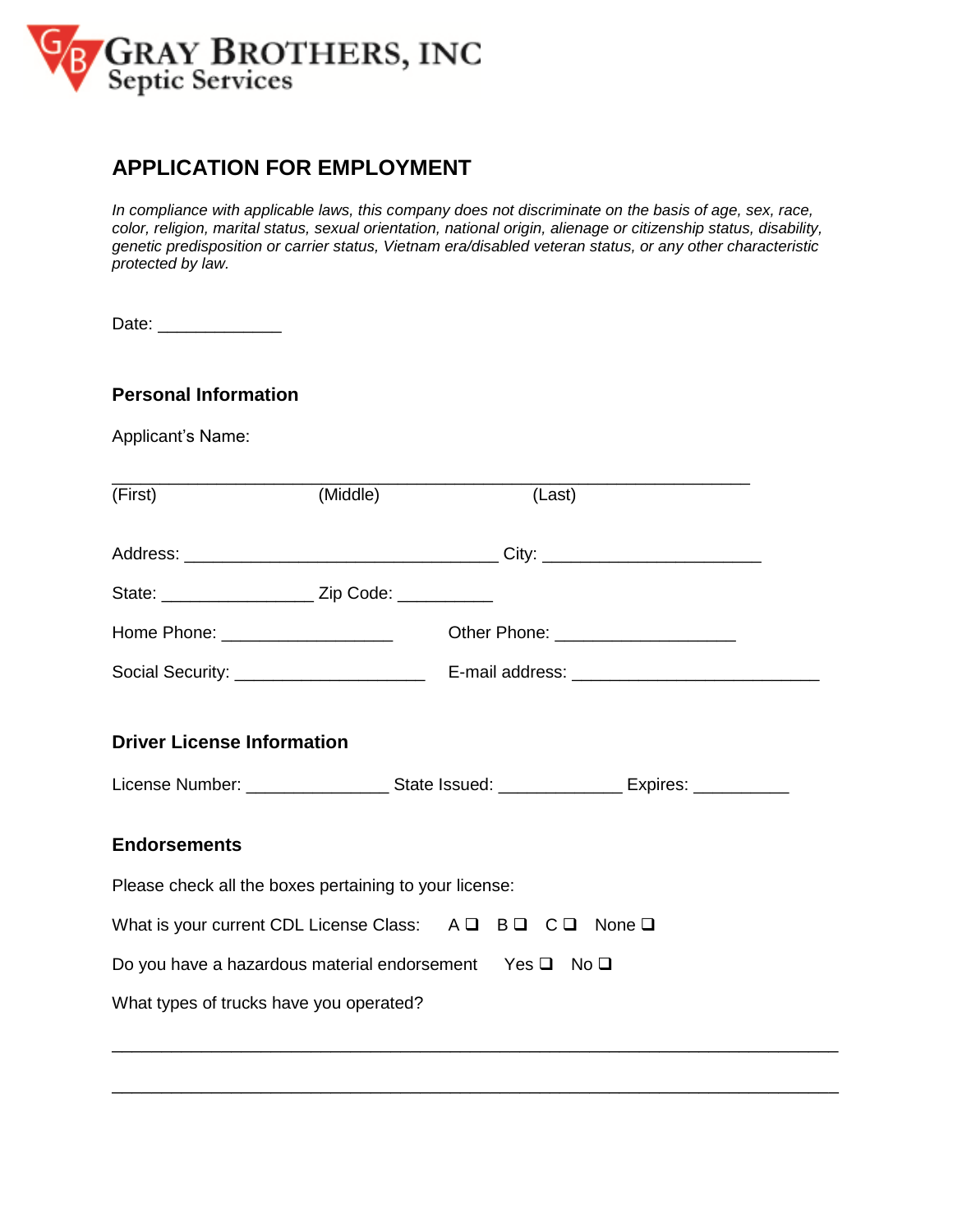

| <b>Safety Record</b> (please check box)                                         |
|---------------------------------------------------------------------------------|
| Have you had any accident in the last 3 years? Yes $\Box$ No $\Box$             |
| Have you had any tickets in the last 3 years? Yes $\Box$ No $\Box$              |
| Have you had a DWI or DUI? Yes $\Box$ No $\Box$                                 |
| Have you ever been convicted of a felony?<br>$Yes \Box No \Box$                 |
| Have you ever had your license revoked or suspended? Yes $\square$ No $\square$ |
| If the answer is yes to ANY question, state details, circumstances, and date:   |

| r      |  |  |
|--------|--|--|
| ാ<br>w |  |  |

## **Employment History**

| <b>Present Employer</b>                  |                                                                                         |  |
|------------------------------------------|-----------------------------------------------------------------------------------------|--|
|                                          |                                                                                         |  |
|                                          |                                                                                         |  |
| Zip Code: ____________                   |                                                                                         |  |
|                                          |                                                                                         |  |
|                                          | Position Held: _____________________________ Employment Dates: To_________ From________ |  |
| Reason why you are looking to leave:     |                                                                                         |  |
|                                          |                                                                                         |  |
| <b>Previous Employer 1</b>               |                                                                                         |  |
| List most recent previous employer first |                                                                                         |  |
|                                          |                                                                                         |  |
|                                          |                                                                                         |  |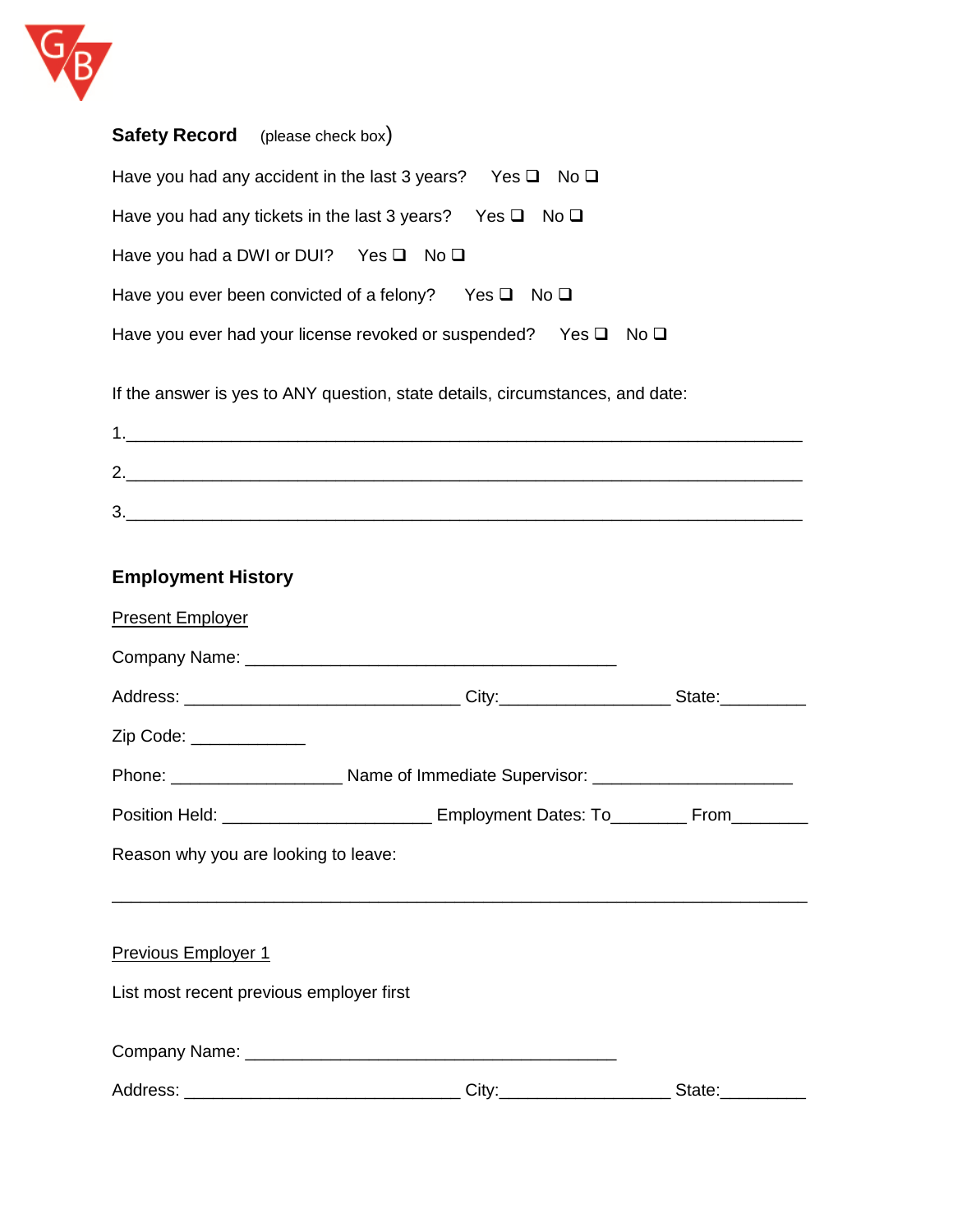

| Zip Code: ____________                   |                                                                                         |  |
|------------------------------------------|-----------------------------------------------------------------------------------------|--|
|                                          |                                                                                         |  |
|                                          | Position Held: _____________________________ Employment Dates: To_________ From________ |  |
| Reason why you left:                     |                                                                                         |  |
|                                          |                                                                                         |  |
| <b>Previous Employer 2</b>               |                                                                                         |  |
| List most recent previous employer first |                                                                                         |  |
|                                          |                                                                                         |  |
|                                          |                                                                                         |  |
|                                          |                                                                                         |  |
| Zip Code: ____________                   |                                                                                         |  |
|                                          |                                                                                         |  |
|                                          | Position Held: _____________________________ Employment Dates: To_________ From________ |  |
| Reason why you left:                     |                                                                                         |  |
|                                          |                                                                                         |  |
|                                          |                                                                                         |  |
| <b>Previous Employer 3</b>               |                                                                                         |  |
| List most recent previous employer first |                                                                                         |  |
|                                          |                                                                                         |  |
|                                          |                                                                                         |  |
| Zip Code: ____________                   |                                                                                         |  |
|                                          |                                                                                         |  |
|                                          | Position Held: _____________________________ Employment Dates: To_________ From________ |  |
| Reason why you left:                     |                                                                                         |  |
|                                          |                                                                                         |  |